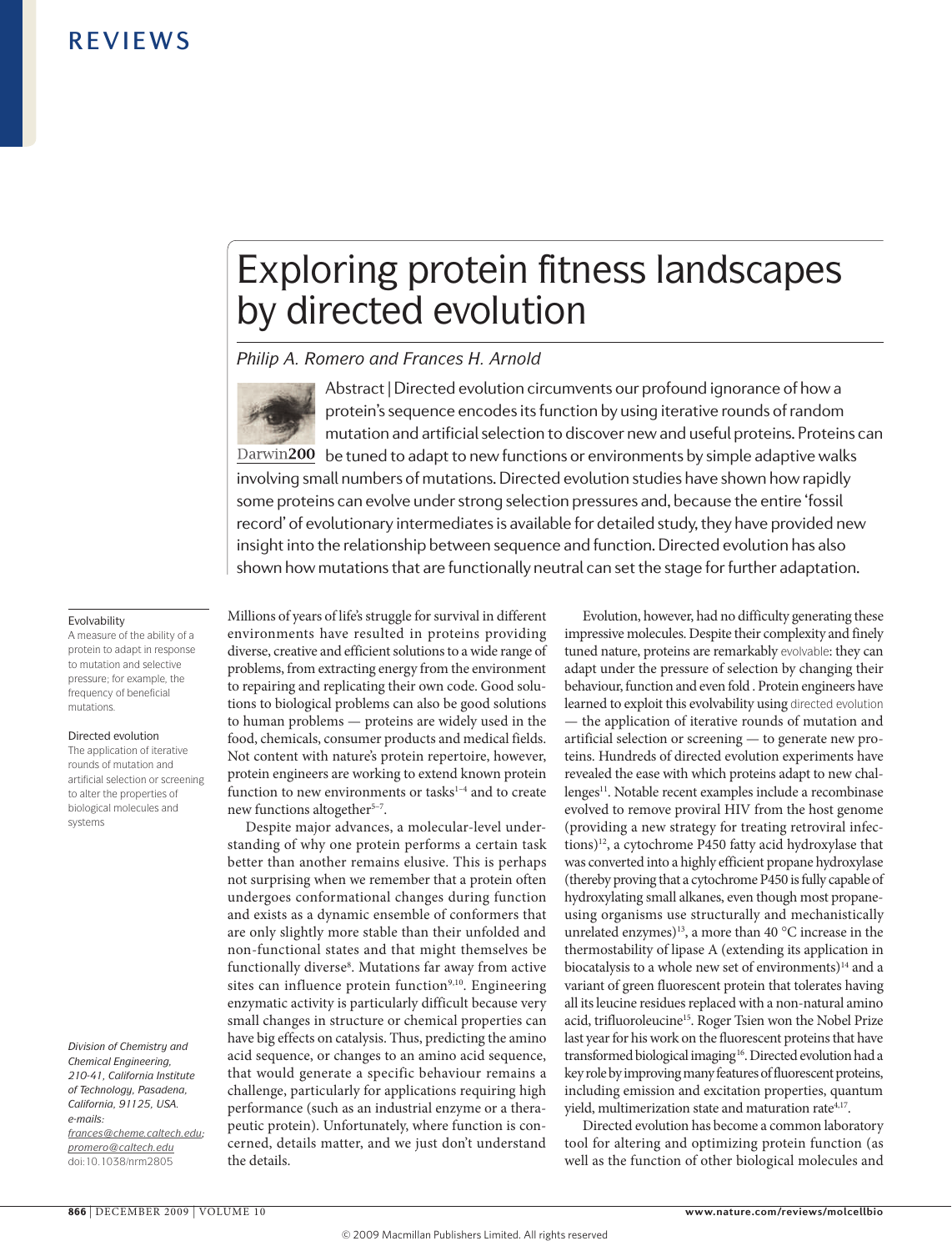### Box 1 | Directed evolution of other biological components and systems

Evolution is unique because it works at all scales, from molecules to ecosystems no other engineering design algorithm can make that claim. A simple algorithm of mutation and artificial selection has proved effective for everything from the selective breeding of plants and animals to discovering self-replicating nucleic acid sequences. Biological components and systems have shown a remarkable ability to adapt under the pressure of artificial selection with an evolvability that probably reflects their own history of natural selection<sup>100</sup>.

Functional nucleic acids have been evolved in the laboratory to achieve new and improved properties<sup>19</sup>. Because the phenotype and genotype are encoded in the same molecules these experiments involve *in vitro* selections, whereby pools of up to 1015 sequences can be synthesized and evaluated outside of cells<sup>101</sup>. Hydrolysis of nucleic acid phosphodiester bonds and the binding of specified ligands are among the functions that have been discovered in this way<sup>102,103</sup>. Recently, a set of self-replicating RNA enzymes that catalyse their own synthesis in a self-sufficient manner was  $created<sup>104</sup>.$ 

Directed evolution can also be applied to enzyme pathways and networks of interacting molecules such as genetic regulatory networks<sup>105,106</sup>. These systems are intimately tied to cellular function. Experimental selections for the desired behaviour can often be developed, allowing higher-throughput testing, particularly for the evolution of gene regulation<sup>107</sup>. However, the sequence space associated with these networks is enormous. It encompasses multiple protein coding sequences in addition to their regulatory regions. Mathematical models of how elements interact to generate desired functions can help focus the directed evolution search to components that are more likely to produce the targeted behaviour<sup>108</sup>. For example, an analysis of a mathematical model identified a particular ribosome binding site as having a key role in the target function of a circuit<sup>109</sup>. Experiments verified that mutations to this binding site were effective at altering the target function.

> systems, including RNA, DNA regulatory elements, biosynthetic pathways and genetic regulatory circuits $18-20$ ) (BOX 1). To understand the power, and the limitations, of directed evolution, it is helpful to view it as a biological optimization process. We therefore introduce the concept of evolution on a fitness landscape in protein sequence space and use this framework to explain directed evolution strategies. Data from laboratory evolution experiments have revealed important features of this fitness landscape and the types of trajectories that can traverse it efficiently. This landscape picture can help explain why decomposing a large functional hurdle into a series of smaller ones and exploiting protein modularity and structural information are useful strategies for dealing with the combinatorial explosion of possible paths in an evolutionary search. This also helps us to appreciate the power of recombination to generate functional sequences with numerous (mostly neutral) mutations, novel combinations of which can give rise to new protein behaviours and therefore new starting points for optimization of protein function.

> There is little doubt that directed evolution is one of the most effective and reliable approaches to engineering useful new proteins. Perhaps less well appreciated, however, is how much our understanding of protein function and evolution has been enriched by data from these experiments. Directed evolution allows us to disconnect a protein from its natural context and observe how adaptation to different functional challenges can occur. These experiments can explore the boundaries between biological relevance (the ability of a protein to contribute to the reproductive fitness of an organism) and what is

#### Fitness landscape

The mapping from genotype (target sequence) to phenotype (fitness; as measured in the experiment). Directed evolution is an optimization on the fitness landscape.

#### Recombination

A procedure whereby chimeric proteins are created by recombining sequence fragments from different (usually evolutionarily, and therefore structurally, related) parent proteins.

physically possible (the ability of a protein to carry out a specific function *in vitro* or *in vivo*) in ways that studies on natural proteins alone cannot. Directed evolution can test alternative adaptive scenarios, explore the range of possible solutions to a given functional challenge, examine relationships between different protein properties (for example, trade-offs, in which improvements in one property are accompanied by losses of another) and provide biophysical explanations for evolutionary phenomena. Much has been discovered since these topics were first reviewed in the context of temperature adaptation<sup>21,22</sup>. In this Review, we revisit some of these early lessons and discuss new ones that have emerged.

### Protein fitness landscapes

In his influential 1970 paper, John Maynard Smith eloquently described protein evolution as a walk from one functional protein to another in the space of all possible protein sequences<sup>23</sup>. He arranged all proteins of length *L* such that sequences differing by one amino acid mutation were neighbours. Although the distance between any two sequences is small (that is, it equals the number of mutations required to interconvert the sequences and is therefore ≤*L*), this high-dimensional space contains an incomprehensibly large number of possible proteins. For even a small protein of 100 amino acids there are 20<sup>100</sup>  $({\sim}10^{130})$  possible sequences — more than the number of atoms in the universe. Searching in this space for billions of years for solutions to survival, nature has explored only an infinitesimal fraction of the possible proteins<sup>24</sup>. Furthermore, natural evolution keeps only sequences that are biologically relevant; others are discarded, even if they represent solutions to other interesting problems. There are so many proteins waiting to be discovered and we can only dream about the extent of their capabilities. Directed evolution is one way to extend protein function to new, non-natural tasks and convert dreams into actual proteins.

Each sequence in Maynard Smith's protein space can be assigned a 'fitness', which in natural evolution is a measure of the host organism's ability to reproduce in a given environment: fitter organisms reproduce faster and their genes spread throughout the population<sup>25</sup>. When artificial selection is imposed, fitness is defined by the experimenter. High-fitness sequences satisfy all of the criteria for a protein to function as desired, or at least to perform well in the assay used for screening, and might include the ability to recognize one substrate but not another, to be expressed at high levels in a particular host organism, to not aggregate and to have a long lifetime. Protein evolution can then be envisioned as a walk on this high-dimensional fitness landscape, in which regions of higher elevation represent desirable proteins, and iterations of mutation and artificial selection continuously discover new sequences further uphill, with higher fitnesses (FIG. 1a).

As with any optimization problem, the structure of the objective function (the fitness landscape) influences the effectiveness of a search strategy<sup>26</sup>. Possibilities range from smooth, single-peaked 'Fujiyama' landscapes to rugged, multi-peaked 'Badlands' landscapes<sup>27</sup> (FIG. 1b).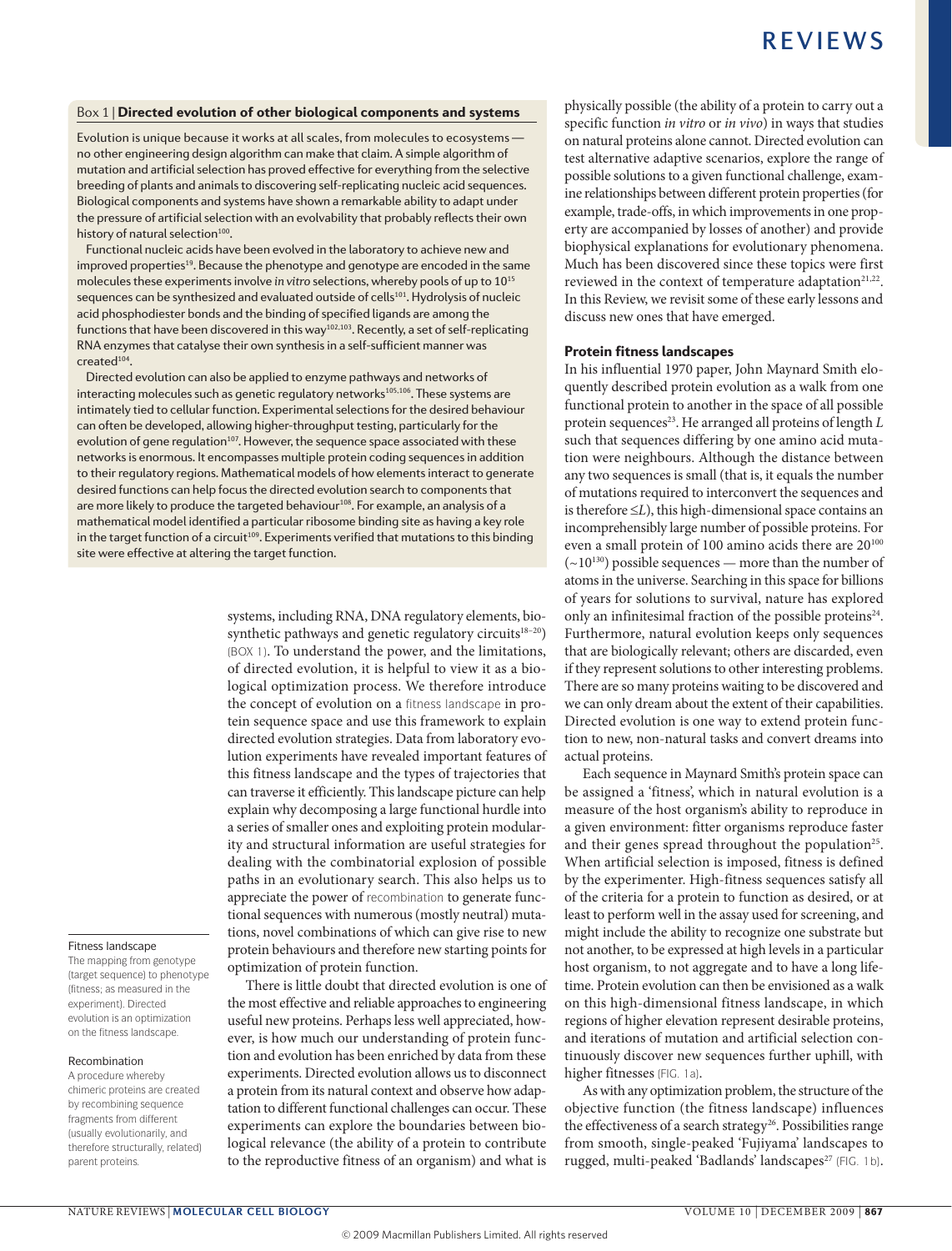

landscape in sequence space. This fitness is the measure of how well a given protein Figure 1 | **Protein fitness landscapes.** Directed protein evolution traverses a fitness performs a target function. **a** | The plot of fitness against sequence creates the landscape for evolution. The transition through black–red–orange–yellow represents increasing fitness. Although the details of this landscape are unknown, it is believed that most sequences do not function (black) and that the rare functional sequences encoding natural proteins are clustered near other functional sequences. However, this popular three-dimensional representation does a poor job of illustrating the numerous paths available to evolution and the numerous sequences in functional regions that do not encode functional proteins<sup>110</sup>. **b** | Similar to natural protein evolution, directed evolution moves along networks of functional proteins that differ by a single amino acid, because selection requires a continuous uphill walk and does not permit the fixation of non-functional sequences. Epistasis occurs when the effect of one mutation depends on the presence of another, which can create landscape ruggedness and local optima. Landscapes could range from the rugged 'Badlands' landscape (left panel), which is nearly impossible to climb by mutational steps, to the 'Fujiyama' landscape (right panel), in which any beneficial mutation brings the search closer to the optimum<sup>27</sup>. **c** | The presence of local optima might restrict some of the mutational paths uphill (red line). However, the large number of alternative routes leaves plenty of adaptive paths to a fitness optimum (green line).

### Protein sequence space

The space of all possible protein sequences arranged such that sequences that differ by single mutations are neighbours.

### Adaptive walk

An uphill trajectory on the fitness landscape, in which no deleterious mutations are accepted.

The rougher the landscape, the harder it is for evolution to climb. local optima create traps that evolution cannot escape from unless a side-step or even a temporary decrease in fitness is permitted, or if multiple simultaneous mutations enable a jump to a new peak. The easiest landscape to climb is one that offers many smooth, uphill paths to the desired fitness (the Fujiyama landscape).

This terrestrial landscape analogy should be interpreted cautiously, however, because it cannot accurately represent the numerous possible paths that evolution can take to higher fitness (or the even larger number of possible downhill paths). Although it is easy to visualize being caught on a local optimum in a three-dimensional landscape, a local optimum in protein sequence space (in which all possible mutations are deleterious) might be rare, unless stability has been compromised and few new mutations can be accepted. For example, the introduction of stabilizing mutations can increase a protein's mutational robustness, opening new routes for further adaptation<sup>28,29</sup>.

The vast size of sequence space makes it impossible to characterize (or even model) more than a minute fraction of this fitness surface. Despite this, several important features have emerged from accumulated experimental studies. The first is the low overall density of functional sequences: the vast majority do not code for any functional protein, much less the desired protein30–32. Another important feature is the uneven distribution of functional sequences. Although representing a very small fraction of all possible sequences, functional sequences are often next to other functional sequences<sup>33-35</sup>. Maynard Smith recognized that this feature was a requirement for evolution by point mutation to be successful. Evolution can step one mutation at a time only if there is a continuous network of functional proteins, otherwise mutation would always lead to lower fitness and evolution would stop<sup>23</sup>. Proteins are in fact robust to mutation — a significant fraction of possible mutants retain their fold and function<sup>36,37</sup>.

Whereas natural evolution can discover new protein functions along circuitous paths that involve many neutral or even slightly deleterious mutations, directed evolution does not have that luxury. because the possible evolutionary paths grow exponentially as mutations accumulate and there are too many ways to take neutral or deleterious steps that do not ultimately lead uphill, directed evolution is largely constrained to moving continuously uphill in an adaptive walk<sup>38</sup>. This is often not a severe limitation because many interesting proteins are accessible by short and simple adaptive walks. Although the resulting proteins, or even the mutations, might not be the same as those discovered by more convoluted paths to the same fitness level, they nonetheless provide valuable insights into protein function and routes of adaptation.

### Strategies for directed evolution

before we describe some of the key lessons that directed evolution studies have taught us about protein function and evolution, we briefly discuss the experimental strategy. How the experiment is performed obviously influences the outcome and, therefore, the information that is extracted from it. Finding a sequence that performs a desired function in a vast space of possible sequences that is only sparsely populated with functional ones might seem like a daunting task. Inefficient searches of this space could take essentially forever and the task of the protein engineer is to choose a strategy that will reach the objective and do so quickly and easily. Starting with a functional protein, directed evolution uses repeated generations of mutation to create functional variation and selection of the fittest variants to direct the search to higher elevations on the fitness landscape. It involves four key steps (FIG. 2). First, identifying a good starting sequence; second, mutating this 'parent'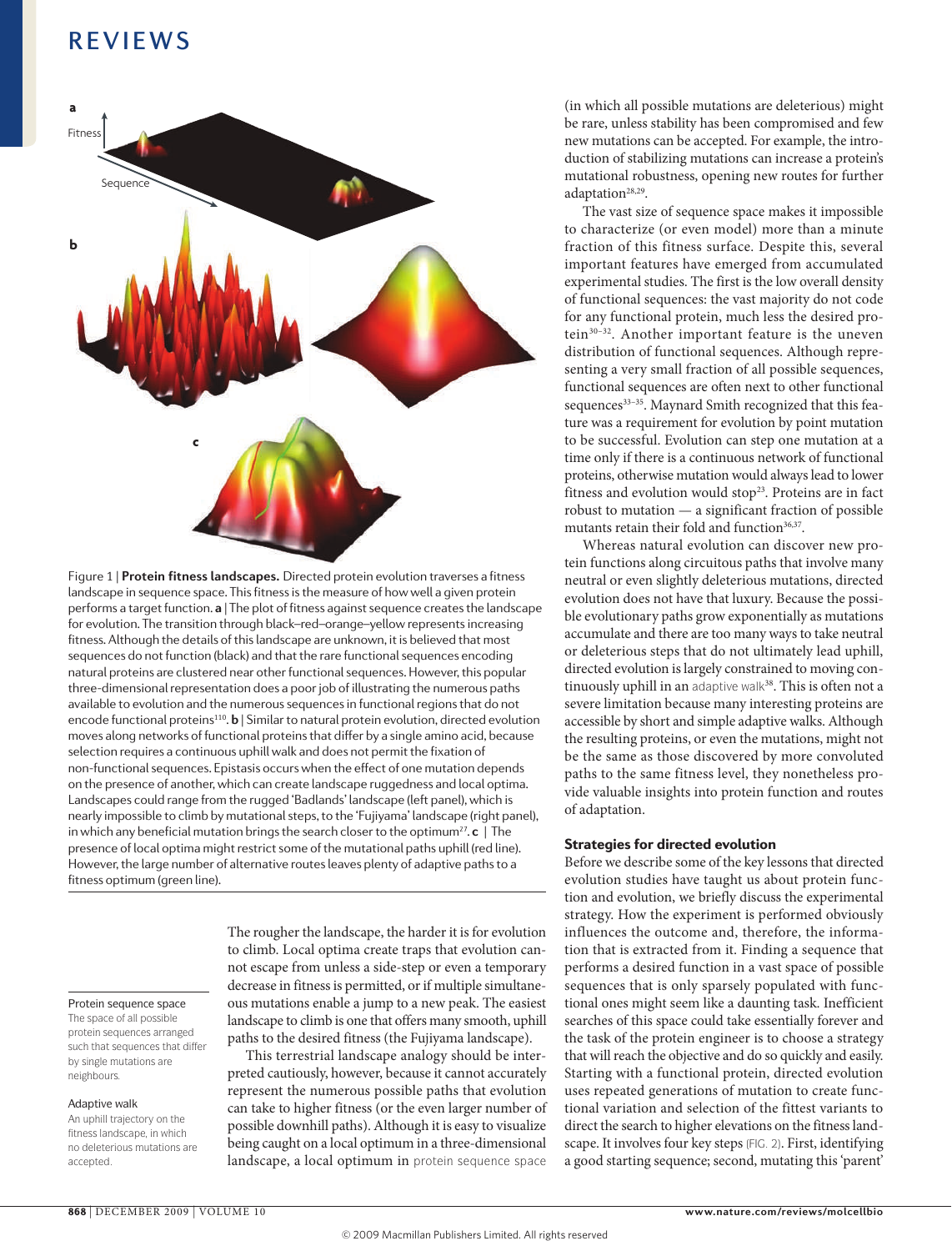to create a library of variants; third, identifying variants with improved function and last, repeating the process until the desired function is achieved. There are many options for the implementation of each step, the choice of which can greatly affect both the efficiency and the endpoint of an evolutionary search.

Directed evolution (and, indeed, natural evolution) relies on the ability of proteins to function over a wider range of environments or carry out a wider range of functions than might be biologically relevant at a given time and therefore selected for. This ability to tolerate a non-natural environment or to exhibit 'promiscuous' functions at some minimal level provides the jumpingoff point for optimization towards that new goal. A good parent protein for directed evolution, therefore, exhibits enough of the desired function that small improvements (expected from a single mutation) can be reliably discerned in a high-throughput screen<sup>38</sup>. It is also easy to work with and sufficiently stable to accommodate multiple, potentially destabilizing, mutations if the target function is some other property. Some proteins are much more evolvable than others<sup>11,29,39,40</sup>. Possible molecular mechanisms that contribute to evolvability have been discussed, including the key role of the chemical mechanism in enzyme functional evolution<sup>41,42</sup> and the idea that evolvable proteins exist in multiple closely related but functionally diverse conformations, the distribution of which is easily altered by mutation<sup>8</sup>. These ideas, however, are still largely speculative, and little other than the ability to accept mutations<sup>29,43</sup> has been conclusively shown in laboratory evolution experiments to contribute directly to allowing one protein to adapt to a new challenge more readily than another protein. A good heuristic indicator of a protein family's evolvability is its natural functional diversity<sup>40,44</sup>. Proteins that have adapted to exhibit a range of functions across their family, for example members of an enzyme family that accepts a wide range of substrates (although individual enzymes in the family might be specific) are likely to be adaptable in the laboratory.

The next step is to create a library of variants. As screening is often the most difficult experimental step, the library is usually created to generate the highest probability of finding improved proteins given the screening capability. because most mutations are deleterious and multiple mutations frequently inactivate proteins (see below), this usually involves a low mutation rate (one or two amino acid substitutions per gene). If screening is not difficult (for example, there is a good genetic selection), then the library can be constructed to generate the largest potential improvement. This might mean a slightly higher mutation rate<sup>45</sup>. In either case, mutations can be introduced randomly<sup>1</sup> or, if structural or mechanistic information is available, they can be made in a more directed manner<sup>46-48</sup> in an effort to increase the frequency of improved proteins and reduce the load in the next step.

Screening (with high-throughput functional assays) or selection (for example, a genetic selection in which hosts with improved proteins outcompete the others) is used to identify the library members improved in the



of directed evolution is to create a specific protein function Figure 2 | **overview of directed evolution.** The objective through successive rounds of mutation and selection, starting from a parent protein with a related function. There are numerous options for implementing each step in the process, the choice of which can greatly affect the efficiency and success of the protein sequence optimization. A parent sequence (or sequences) is chosen based on its perceived proximity to the desired function and its evolvability. This parent sequence is then mutated to form a library of new sequences (error-prone PCR or other methods can be used to incorporate mutations randomly, recombination can be used to introduce mutations from other functional sequences or mutation sites can be chosen based on functional and/or structural information). These mutated sequences are evaluated for their ability to perform the desired function using a high-throughput screen or artificial selection. The fittest sequence (or sequences) is used as the parent for the next round of directed evolution, and this process is repeated until the engineering objective is met (usually after five to ten generations).

target property. A good screen or selection accurately assesses the target properties. The rule 'you get what you screen for' is always useful to remember — screening (or selecting) for something else is risky<sup>49</sup>. It is also important not to demand too much improvement in a single generation. The hurdle must be tuned to the screening capacity and should usually be no greater than the improvement that can be provided by a single mutation. If the desired function is beyond what a single mutation can accomplish, the problem can be broken down into a series of smaller ones that can be solved by the accumulation of single mutations, for example by gradually increasing the selection pressure or evolving against a series of intermediate challenges<sup>13</sup>. The process of mutation and selection is repeated until the fitness objective is met; the number of iterations required obviously depends on the starting fitness and the improvement that can be achieved in each round, but is often only five to ten generations.

*Mutational steps.* An evolutionary search relies on the presence of functional diversity in a population, which is the result of underlying genetic variation. At the molecular level, this genetic variation can take many forms; for example, point mutations, insertions, deletions, recombination and circular permutation<sup>50-52</sup>.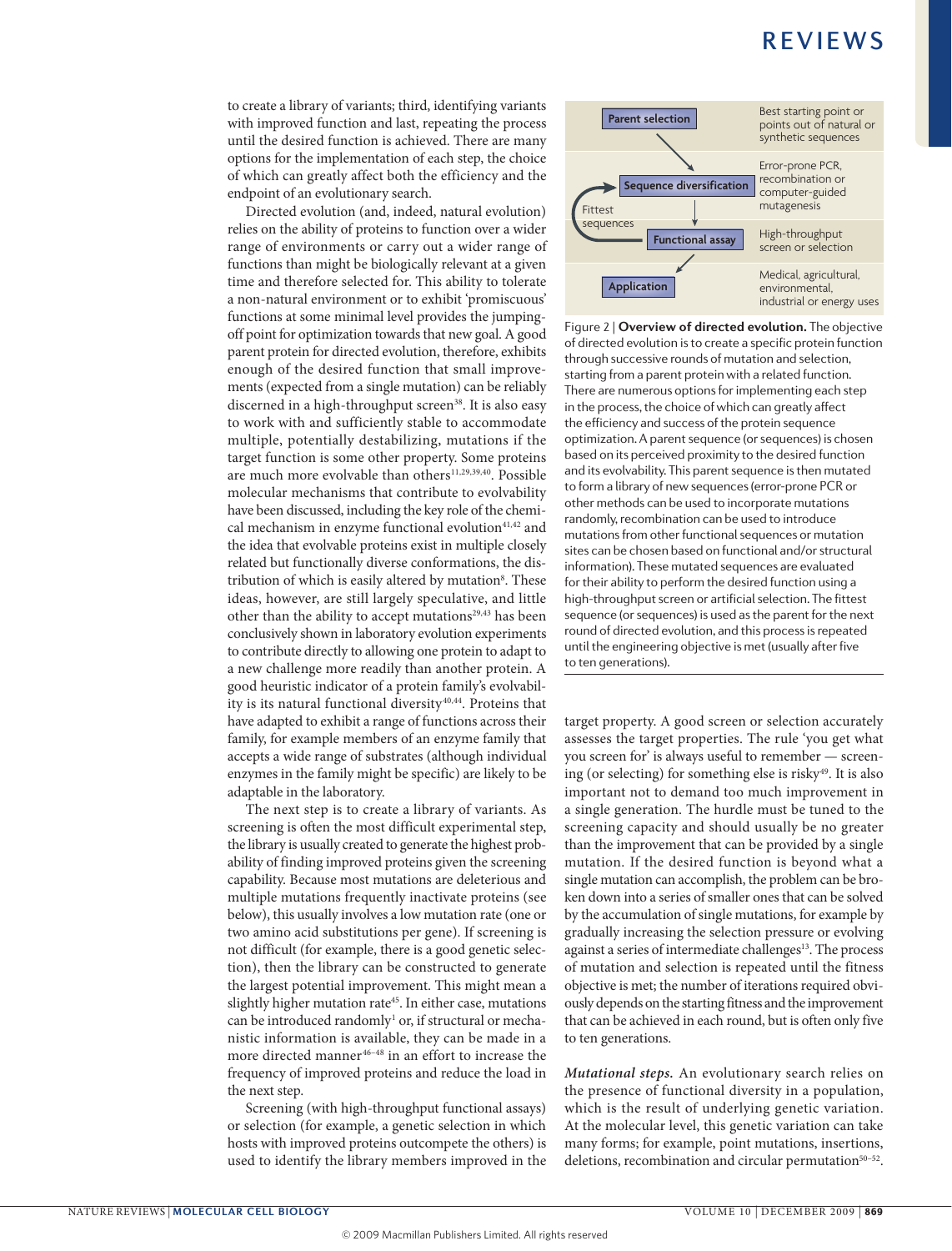To search efficiently and minimize the screening load, the underlying genetic variation should be set to generate the highest probability of improvement. Statistically, random mutations tend to be quite harsh, usually decreasing activity and sometimes destroying it altogether. Typically, 30–50% of single amino acid mutations are strongly deleterious, 50–70% are neutral or slightly deleterious and  $0.01-1%$  are beneficial<sup>11,29,37,53-56</sup>. If the fitness landscape is Fujiyama-like with many smooth uphill paths, only beneficial mutations need to accumulate (either in multiple rounds of mutagenesis and screening or by recombining beneficial mutations found in each round57,58) until the desired fitness is reached. In a single-peaked landscape, all beneficial mutations make a cumulative contribution to the desired function and all paths uphill eventually converge to the same optimal solution.

of course, no real protein landscape consists of a single peak. Most mutations are deleterious and therefore most paths end downhill, with inactive proteins, rather than uphill at fitter sequences. Furthermore, epistatic interactions occur when the presence of one mutation affects the contribution of another mutation. Such epistatic interactions lead to curves in the fitness landscape and constrain evolutionary searches. Extreme forms of epistasis, in which mutations that are negative in one context become beneficial in another (so-called sign epistasis<sup>59</sup>), create local optima on the landscape that can frustrate evolutionary optimization. Epistatic interactions are a ubiquitous feature of protein fitness landscapes<sup>60,61</sup>. We argue, however, that they are not important for most optimizations by directed evolution, which instead follow one of many smooth paths that bypass the more rugged, epistatic routes on this high-dimensional surface<sup>62-64</sup>. Among the numerous mutational trajectories between a starting point and a solution, smooth uphill paths can often be found (FIG. 1c).

*Dealing with the combinatorial explosion.* Knowing of epistatic interactions and local fitness optima, some protein engineers worry about the need to make and find multiple mutations at one time. If multiple mutations are needed to climb the peak, the combinatorial explosion of mutational possibilities makes them especially challenging to find. For even a small protein of 100 amino acids, there are 1,900 single amino acid mutants and more than 1.5 million double mutants. The number of possible sequences increases exponentially with the number of mutations and a complete sampling of even just the double mutants is beyond the capacity of most screens.

Higher-throughput screening approaches have been developed to enable sampling of more mutants and more combinations of mutations<sup>3,65,66</sup>. These screens can allow multiple paths to be explored simultaneously, increasing the probability of discovering good adaptive routes to higher fitness. However, higher-throughput screens or selections usually come at the cost of decreased accuracy, especially when a surrogate function that is more amenable to high-throughput measurement is substituted for the desired function. Furthermore, increasing the mutation rate to capture rare synergistic mutations can make it more difficult to identify improved singlemutation variants because common deleterious mutations will tend to mask the rare beneficial ones. It is often better, therefore, to focus on sampling single mutants with a higher quality, lower-throughput screen rather than on increasing the throughput to capture multiple simultaneous mutations. Although a search through single adaptive steps cannot find mutations exhibiting negative epistasis, there are usually other, step-wise adaptive routes to the objective.

The high dimensionality of sequence space that makes finding simultaneous beneficial mutations so difficult can be reduced by taking advantage of structural, functional or phylogenetic information to focus mutations to those residues that are most likely to lead to the desired properties. For example, the modularity of protein structures permits the separate optimization of protein domains<sup>13,67</sup>. Phylogenetic analyses suggest that nature might separately optimize other, structurally nonobvious subunits, or 'sectors'68, which could prove to be appropriate targets for directed evolution. The search space can also be reduced by focusing mutations to specific residues in a domain; for example, in an active site or binding pocket in which functional changes might be more likely to occur<sup>11,46,69-71</sup>. This strategy only works, however, when the experimenter is able to select the right residue combinations for random mutagenesis, leaving out the possibility of finding surprising and informative solutions elsewhere. Numerous studies have shown, for example, that many activating mutations lie outside enzyme catalytic sites and exert their influence through mechanisms that might not be obvious from structural analysis<sup>9,10,72</sup>.

*Alternative search strategies.* Evolution by the accumulation of single mutations has proven to be very effective at optimizing a function or property that already exists or can be reached through a series of intermediate steps. Some functions, however, simply can not be reached through a series of small uphill steps and instead require longer jumps that include mutations that would be neutral or even deleterious when made individually. Examples of functions that might require multiple simultaneous mutations include the appearance of a new catalytic activity or an activity on a substrate for which the parent and its single mutants show no measurable activity.

because most mutations are deleterious, the probability that a variant retains its fold and function declines exponentially with the number of random substitutions<sup>36,37</sup>, and random jumps in sequence space uncover mostly inactive proteins. Thus, new functions are extremely difficult to obtain without altering some aspect of the search. One approach is to create a new starting point — a parent protein with at least some minimal function — and improve that by directed evolution<sup>7</sup>. Where natural examples of a desired function are not practical or might not even exist, emerging protein design tools have identified functional sequences<sup>5</sup>. Expanding the sequence space by the incorporation of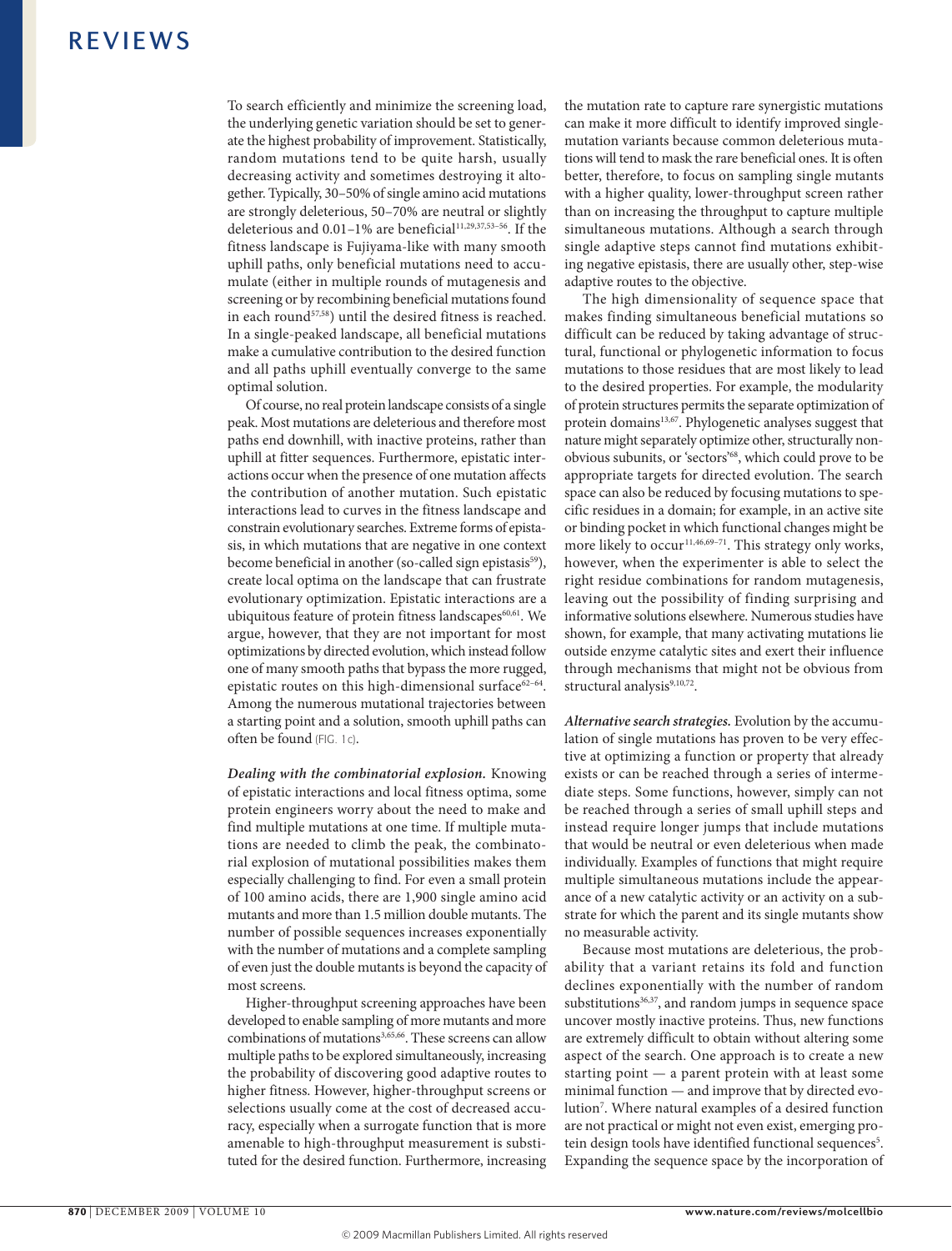

**Figure 3 | Recombination of homologous sequences. a | Recombination generates** highly mutated sequence libraries. Multiple homologous parent sequences are divided into fragments, which can be chosen to minimize structural disruption $73$ , and these fragments are recombined to form a combinatorial library of chimeric proteins. **b** | The mutations from homologous recombination (green) are much more conservative than random mutations (red). In β-lactamase, chimaeras with high levels of amino acid mutations (around 75) are  $10^{16}$  times more likely to fold than sequences with 75 random mutations56 **c** | Chimeric proteins contain new combinations of beneficial mutations. The histogram shows the distribution of thermostabilities  $(T_{\rm rot}$ ; the temperature at which 50% of the proteins are inactivated in 10 minutes) of 184 randomly selected chimeric cytochrome P450 enzymes made by structure-guided recombination. The thermostabilities of the three parents are marked by dashed red lines<sup>87</sup>. A significant fraction of chimaeras are more thermostable than any parent from which they are derived. Image in part **b** is modified, with permission, from REF. 56 © (2005) National Academy of Sciences, USA. Image in part **c** is modified, with permission, from *Nature Biotech.* REF. 87 © (2006) Macmillan Publishers Ltd. All rights reserved.

non-natural amino acids can also introduce a whole array of new functions and directed evolution can do the fine-tuning that might be needed to optimize these novel designs<sup>15</sup>. Another approach is to find more conservative ways to make multiple mutations; for example, using computational protein design tools to identify sets of mutations that are likely to be compatible with structure retention<sup>47</sup>.

An approach to making multiple mutations that is used extensively in nature is recombination. Naturallyoccurring homologous proteins can be recombined to create genetic diversity within protein sequence libraries73–75 (FIG. 3a). It has been shown that mutations made by recombination are much less disruptive and generate functional proteins with much higher frequency than random mutations<sup>56</sup> (FIG. 3b). Recombination methods based on DNA sequence hybridization direct crossovers to regions of high sequence identity and are generally limited to sequences that are very similar (with more than 70% identity)<sup>75</sup>, whereas various sequenceindependent methods can recombine at random<sup>76,77</sup> or user-specified sites<sup>78,79</sup>. Recombining homologous proteins by choosing crossovers based on structural information allows the construction of libraries of chimeric proteins that simultaneously exhibit high levels of functionality and genetic diversity<sup>80</sup>. In all cases, the chimeric proteins inherit the best (and worst) residues the parents have to offer, in new combinations that are not observed in nature.

Chimeric proteins can differ by tens or even hundreds of mutations from their parent sequences and still function. The conservative nature of recombination can be exploited to make whole families of novel enzymes. For example, in one set of more than 6,000 chimeric cytochrome P450 proteins with an average of 70 mutations from the closest parent, approximately half folded properly, and at least 75% of these folded P450 proteins displayed enzymatic activity<sup>80</sup>.

The new combinations of residues can give rise to novel properties<sup>81</sup>. Because many of the mutations made by recombination are neutral or nearly neutral, recombination is an efficient way to generate the neutral drifts (the accumulation of neutral mutations) that have been shown to lead to increases in promiscuous functions<sup>82,83</sup> and mutational robustness<sup>84,85</sup>. For example, members of the chimeric cytochrome P450 library exhibited higher enzymatic activity than any of the three parents across a panel of 11 non-native substrates that included substrates on which the parent enzymes showed no measurable activity<sup>86</sup>. Several P450 chimaeras were also more thermostable than the most thermostable parent enzyme, and dozens of thermostable chimaeras could be readily identified based on a small sampling of the library<sup>87</sup> (FIG. 3c). This approach was subsequently used to generate dozens of highly stable, highly active fungal cellobiohydrolase II enzymes that degrade cellulose into fermentable sugars (for biofuels applications, for example)<sup>79</sup>.

### Lessons from directed evolution

In addition to generating a plethora of novel proteins, directed evolution studies have elucidated available pathways and molecular mechanisms of adaptation, shown a key role for stability in epistasis and evolvability, identified important evolutionary trade-offs in protein properties and revealed the simultaneously conservative and exploratory nature of recombination, all of which have shed light on long-standing questions in protein chemistry and evolutionary biology. First and foremost, directed evolution experiments have shown time and again how rapidly proteins can adapt to exhibit new functions and properties. Protein behaviour can change dramatically on mutating a very small fraction of the protein sequence. Directed evolution also provides a detailed view of the adaptive process.

A directed evolution approach to studying sequence– function relationships circumvents several challenges associated with inferring mechanisms of adaptation using comparisons of evolutionarily related natural amino acid sequences<sup>21,22</sup>. Such studies are confounded by the numerous, mostly neutral mutations that accumulated during divergence of the sequences and the complex and largely unknown selection pressures under which the natural sequences evolved. by contrast, the sequences generated by directed evolution contain a small number of adaptive mutations that accumulated under well-defined selective pressures. Furthermore, performing the evolution

### Neutral drift

The accumulation of mutations that have little or no effect on a particular protein function. These mutations, however, might affect other properties.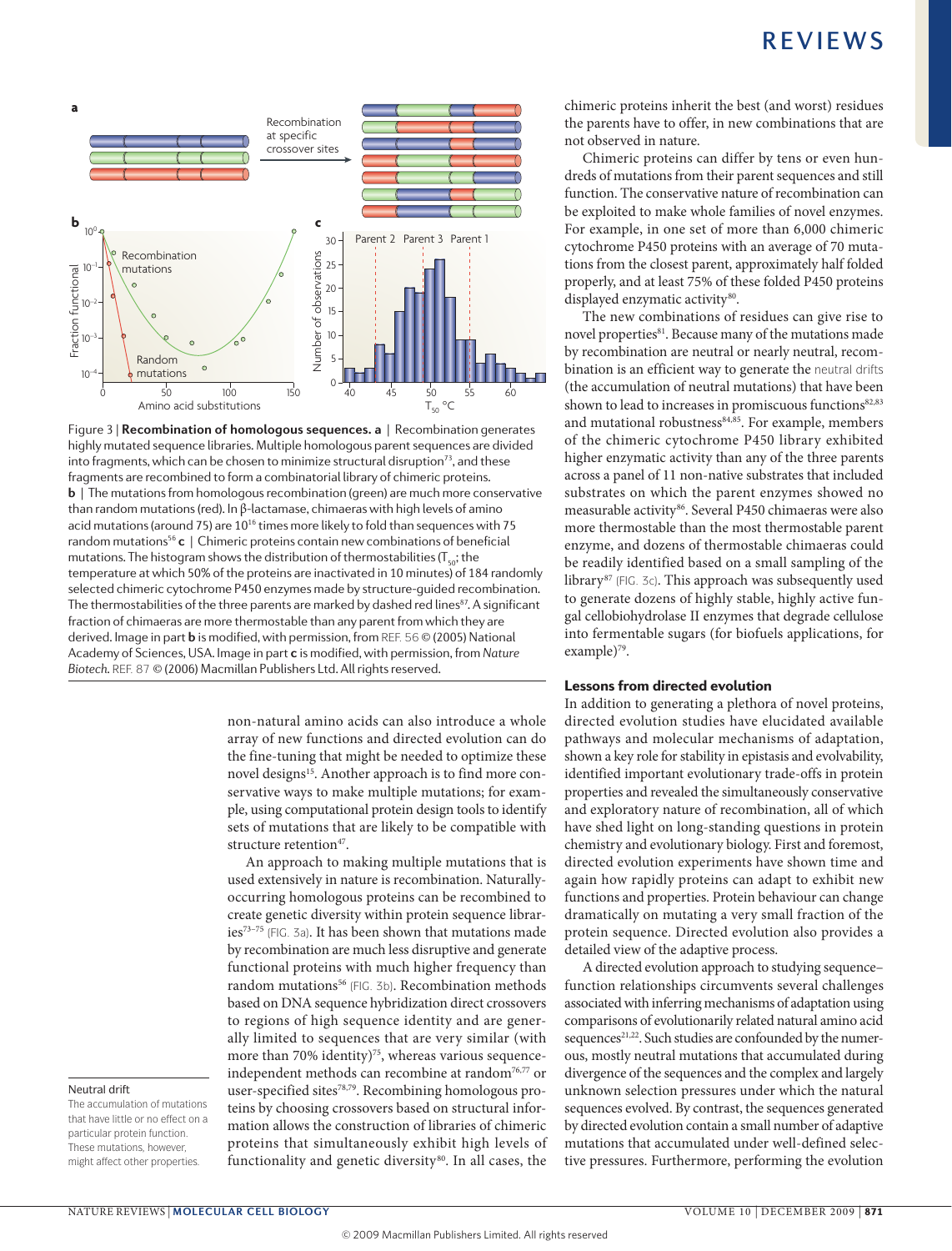

**Nature Reviews** | **Molecular Cell Biology** *megaterium* catalyses the hydroxylation of long-chain fatty acids and has no measurable activity on propane. This enzyme Figure 4 | **Directed evolution of a cytochrome P450 propane monooxygenase.** Cytochrome P450 BM3 from *Bacillus*  was converted into a highly efficient and specific propane monooxygenase over 13 rounds of directed evolution<sup>13,111,112</sup>. The large change in substrate specificity was achieved using an incremental approach that first involved screening on an intermediate substrate. Because the native substrate contains a long alkyl chain and the target function was activity on a short alkane, an intermediate-length alkane (octane), towards which the parent enzyme had low but measurable activity, was chosen as the initial directed evolution target. Once high octane activity was achieved, the selective pressure was switched towards activity on propane. **a** | Selected kinetic and biophysical properties of evolutionary intermediates from later generations (with generation five being the first propane active variant)<sup>72</sup>. Total catalytic turnovers (moles of propanol produced per mole of P450),  $K_M$  and  $k_{cm}$  are reported for propane hydroxylation. Thermostability is shown as  $T_{50}$ (the temperature at which half of the enzyme inactivates after a 10minute incubation). Variants were selected for total propane activity in all generations, except for generation nine, which was selected for T<sub>50</sub>. The mutations acquired during each generation are listed. Even small numbers of mutations can be responsible for large functional changes. **b** | The crystal structure of the fifth generation P450 haem domain (Protein Data Bank identifier: [3CBD\)](http://www.rcsb.org/pdb/explore/explore.do?structureId=3CBD#at), with the locations of the mutations from subsequent generations colour-coded as in part **a**. Beneficial mutations are distributed over the haem domain and many are tens of Å from the catalytic iron. Image in part **a** is modified, with permission, from (REF. 72) © (2008) Elsevier.

in the laboratory permits access to the full 'fossil record' of evolutionary intermediates, the sequences, structures and functions of which can be analysed in an attempt to explain how new properties were acquired<sup>10,44,72,88</sup>. Fasan and co-workers analysed selected intermediates that arose during the directed evolution of a cytochrome P450 fatty acid hydroxylase into a highly efficient and highly specific propane monooxygenase<sup>13,72</sup> (FIG. 4). The gradual increase in activity on propane (as measured by total turnovers of propane to propanol — the property targeted during directed evolution) was accompanied by other interesting changes in the enzyme's behaviour, the most notable of which was the decrease in thermostability (as measured by  $T_{50}$ ; the temperature at which 50% of the proteins are inactivated in 10 minutes). Activating mutations came at the cost of thermostability, to the point that it became necessary to incorporate stabilizing mutations (generation nine in FIG. 4) before further increases in activity could appear. This apparent trade-off between functionally beneficial mutations and thermostability reflects the fact that most mutations are destabilizing and therefore most activating mutations are also destabilizing. Because evolution favours the most likely solutions over rarer ones, it favours marginal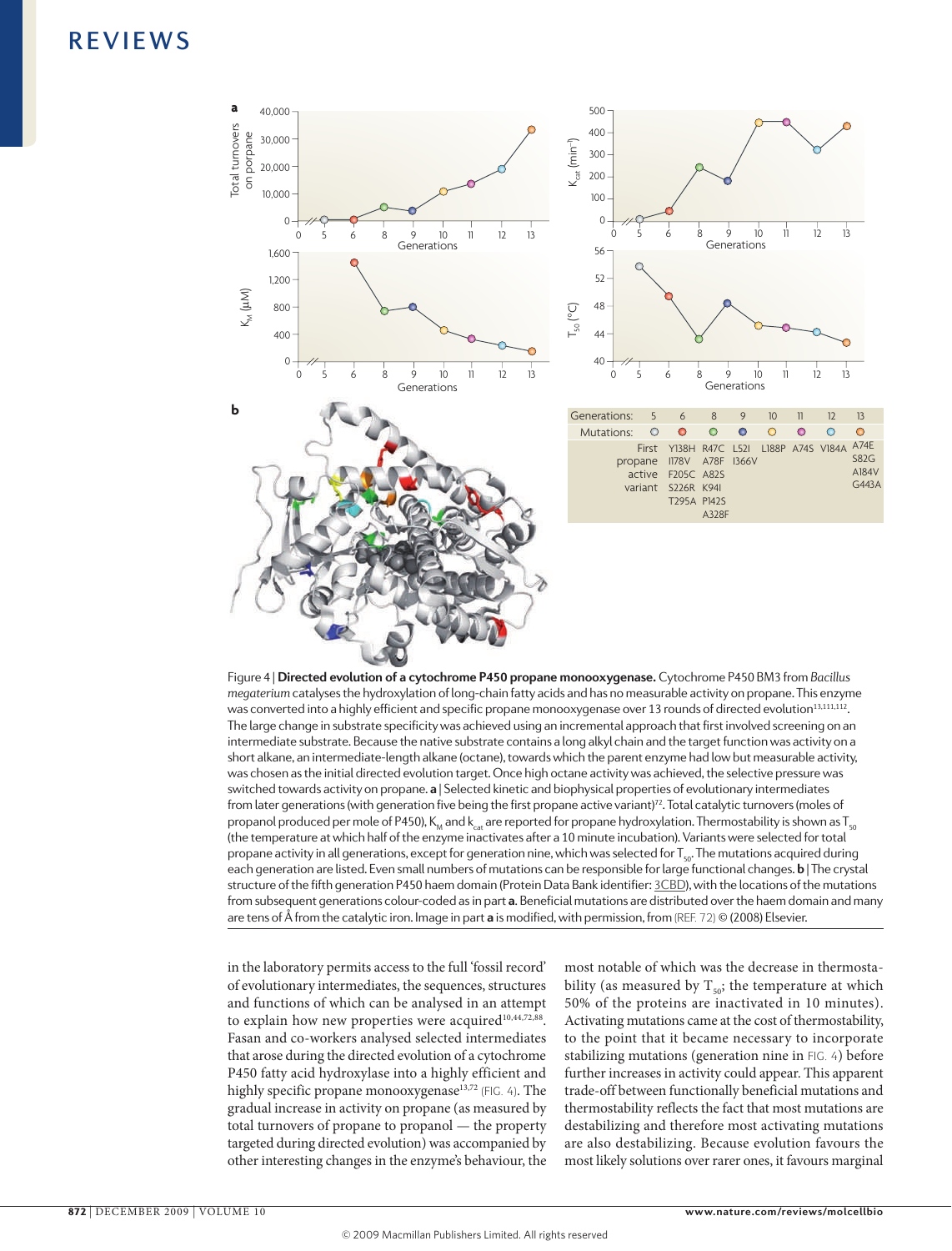stability in the absence of selection for higher stability. It also favours properties that are compatible with marginal stability<sup>32</sup>. Such trade-offs have also been shown to constrain the evolution of antibiotic resistance enzymes<sup>85</sup> and will be discussed further below.

The mutations that accumulated in the haem domain of the cytochrome P450 are depicted in FIG. 4b and are colour-coded according to the generation in which they appeared. Many of the mutations that conferred the increased activity on propane lie outside the substratebinding pocket, where they influence substrate recognition through mechanisms that are difficult to discern from crystal structures or modelling. That the effects of the adaptive mutations are difficult to rationalize, much less predict, underscores how little we understand of how sequence determines protein structure and function. Directed evolution deals with the details of molecular interactions, and it is hoped that these details will eventually help protein design efforts<sup>7</sup>.

Directed evolution can explore alternative evolutionary scenarios; for example, to identify other possible solutions to the same functional challenge or to address whether multiple paths can lead to the same solution, as was done with a laboratory-evolved β-lactamase variant that contains 5 mutations responsible for a 100,000-fold increase in cefotaxime resistance<sup>63</sup>. In this study, the authors constructed variants with all 32 (25 ) combinations of the adaptive mutations, representing all intermediate sequences along all 120 (5 factorial) possible mutational pathways. They were able to estimate the probability of each pathway based on the relative change in antibiotic resistance conferred to the bacteria by each mutation along each path. Whereas most of the possible paths were constrained by epistasis and were therefore highly unlikely, there were 18 different, simple uphill walks to the final solution.

*Empirical landscapes.* Even the earliest directed evolution experiments noted how rapidly proteins could adapt to new selective pressures<sup>1,58</sup>, indicating the ready availability of smooth uphill paths in the fitness landscapes. Stability, the ability to tolerate new environments and low-level side reactions or promiscuous functions usually respond well to directed evolution. One study used a well-controlled set of experiments to select for six different promiscuous activities starting from three different enzymes<sup>11</sup>. After 2 rounds of directed evolution, yielding just 1–4 mutations, the promiscuous enzyme activities  $(k_{\alpha}/K_{\mu})$  had increased by up to 150-fold over the activities of the parent enzymes. Interestingly, these newly evolved activities came at little cost to the native enzymatic activities, suggesting a particular robustness of the native functions to mutation and supporting a scenario for evolution of new activities that allows both the native and novel activities to be displayed in the same gene for some period of time<sup>8</sup>.

As well as demonstrating the availability of smooth uphill paths, directed evolution has provided insight into the molecular epistasis that curves the landscapes. Several studies have revealed a key link between stability and epistasis, where the effect of a mutation can be conditional on the stability of the parent sequence<sup>36,43,90</sup> (FIG. 5). This was demonstrated, for example, in a study of cephalosporin antibiotic resistance mutations in β-lactamase, in which the fitness effects of several active site mutations were found to depend on the presence of a stabilizing M182T mutation<sup>89</sup> (FIG. 5a). These epistatic interactions are the result of catalytically beneficial but destabilizing mutations in the active site that cannot be tolerated unless the stabilizing M182T mutation is present. Without M182T, the active site mutations destabilize the enzyme to the point that total activity is compromised.

Many examples of stability-mediated epistasis are best explained in terms of a protein stability threshold, whereby stability is under selection only insofar as it allows a protein to fold and function $36,43,91$  (FIG. 5). The consequences for evolution are profound: a protein with low stability cannot accept more than a small fraction of the possible mutations because most mutations are destabilizing. Thus, it can become trapped on a local optimum, unable to go further. As illustrated in FIG. 5b, proteins enjoying a larger margin above the minimal stability threshold can explore many more mutations and can therefore continue to adapt to other tasks, such as acquiring activity towards a new substrate or partner<sup>29</sup>. Stability-mediated epistasis is a mechanism whereby neutral mutations can shape the available adaptive pathways during natural evolution as well as in the laboratory. Experience has shown that when an evolutionary search in the laboratory seems to have exhausted all options for further uphill steps, the incorporation of stabilizing mutations is able to open up new adaptive routes<sup>13</sup>.

Despite being performed on different protein folds with selection for different protein functions, the repeated evaluation of thousands of random mutations has revealed the general features of protein fitness landscapes. In addition to the uphill paths that lie alongside numerous less favourable, epistatic routes there are an even larger number of side-steps in the protein fitness landscape. The high frequency of neutral mutations observed during evaluation of random mutant libraries suggests a myriad of sequences with essentially equivalent fitness. This is consistent with the existence of natural protein homologues that differ at several positions, the majority of which are functionally neutral. Even sequences that are highly optimized are probably just one of many potential solutions to a given functional challenge. Indeed, it is probably more accurate to imagine protein evolution occurring on neutral networks, rather than on fitness landscapes in which each neighbour has a different fitness<sup>28,62</sup>. This pervasive neutrality is exploited when families of functional proteins are constructed by recombination of homologous proteins<sup>79,80</sup>.

As discussed above in the context of stabilitymediated epistasis, mutations that are neutral in one context might not be neutral in all and therefore can provide new opportunities for evolution. Directed evolution has shown an important role for stabilizing mutations (which can be functionally neutral or only

### Neutral network

An interconnected network of functionally neutral sequences.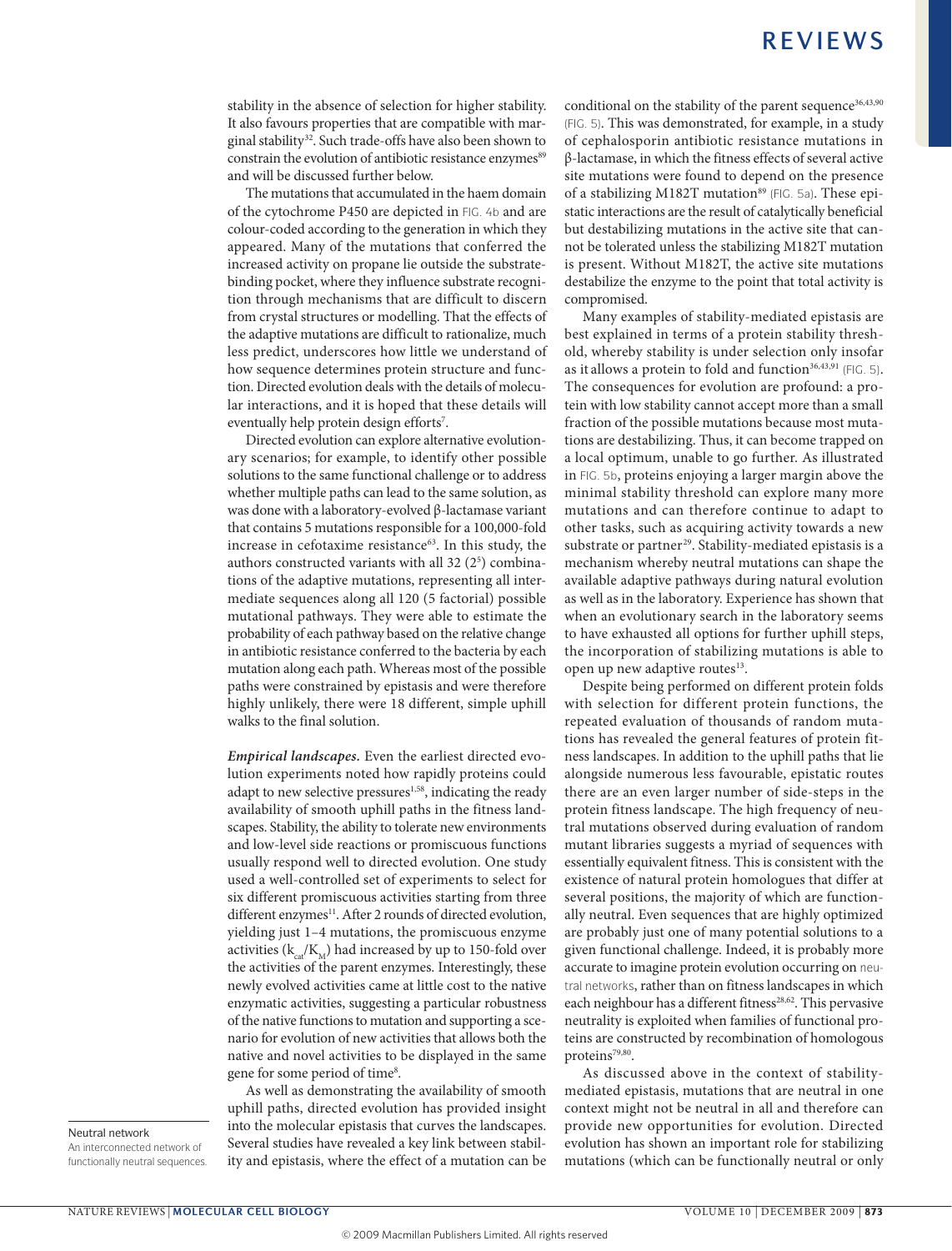

evolution studies have found many examples of mutational Figure 5 | **Stability threshold and epistasis.** Laboratory epistasis that are related to protein stability. The relationship between protein stability and epistasis is best explained in terms of a protein stability threshold, whereby stability is under selection only insofar as itallows a protein to fold and function<sup>36,43,91</sup>. **a** | Epistasis can arise as the result of the protein stability threshold. The G238S active-site mutation in this β-lactamase increases enzyme activity on cephalosporin antibiotics<sup>89</sup>. However, this mutation cannot be accepted into the wild-type sequence (MG) because the resulting protein (MS) is not sufficiently stable. Sequences with the beneficial G238S mutation can instead be reached by first finding the functionally neutral, but stabilizing, M182T mutation (sequence TG) and then incorporating the G238S mutation (sequence TS). **b** | Because most mutations are destabilizing, many of the single mutants of a protein close to the stability threshold (top panel) will be unstable and therefore inactive (red). This leaves few active mutants having beneficial mutations (green). A more stable protein (bottom panel) will be more tolerant to mutation, making more beneficial mutations available.

slightly deleterious) in adaptation. laboratory evolution experiments have also shown that purposefully accumulated neutral mutations alter promiscuous activities and create new starting points for subsequent adaptive evolution<sup>82,83,92</sup>. Genetic drift and pre-existing diversity might have a similarly important role in natural adaptive evolution<sup>62</sup>.

*Directed evolution to understand natural evolution?* An overall picture of the protein function landscape is therefore emerging from accumulating directed evolution data. This picture offers a description of the physical features that all proteins (synthetic or natural) must exhibit and the effects of mutations on these features. Extending the lessons learned from directed evolution to natural evolution, however, requires caution because these search processes operate under, for example, different time scales, population sizes, mutation rates and strength of selection. Furthermore, natural evolution works on a different fitness landscape and it is unclear how the protein fitness assayed during directed evolution is related to the organismal fitness that natural evolution optimizes. Differences reflect the consequences of interactions between the protein and the cellular environment and might include constraints related to metabolic burden, regulation, non-specific interactions and other factors.

The ability to disconnect a protein from its *in vivo* function is a valuable asset of directed evolution because it allows the exploration of physically possible proteins without the often-severe constraint of their being biologically relevant and contributing to organismal fitness. Thus, directed evolution can be used to identify which features of proteins are dictated by their physical properties versus those that are due to biological constraints or evolutionary origins and history. The laboratory evolution of the cytochrome P450 propane monooxygenase (FIG. 4), for example, showed the physical possibility, and indeed the ready availability, of such an enzyme, even though known organisms that live on small alkanes use mechanistically and evolutionarily unrelated enzymes for this transformation<sup>72</sup>. Another example is the generation of proteins with combinations of properties that are usually not found in natural proteins, such as high catalytic activity at low temperature and high stability at elevated temperature<sup>21,22</sup>. When properties seem to trade off like this, it might be tempting to infer that such trade-offs are dictated by physical requirements, such as the incompatibility between molecular rigidity that is needed for high stability and the flexibility that is required for catalytic activity<sup>93,94</sup>. If stability and enzymatic activity placed mutually exclusive demands on protein flexibility, then highly active, highly stable enzymes could not exist (a statement that protein engineers did not want to hear). Directed evolution, however, has little trouble finding enzymes that are both highly active and highly stable when the experiments select for both properties<sup>95</sup>. Clearly, such proteins are far rarer than highly active, marginally stable proteins and, without a good reason, natural sequences would not exhibit both features<sup>21,22,32,96</sup>.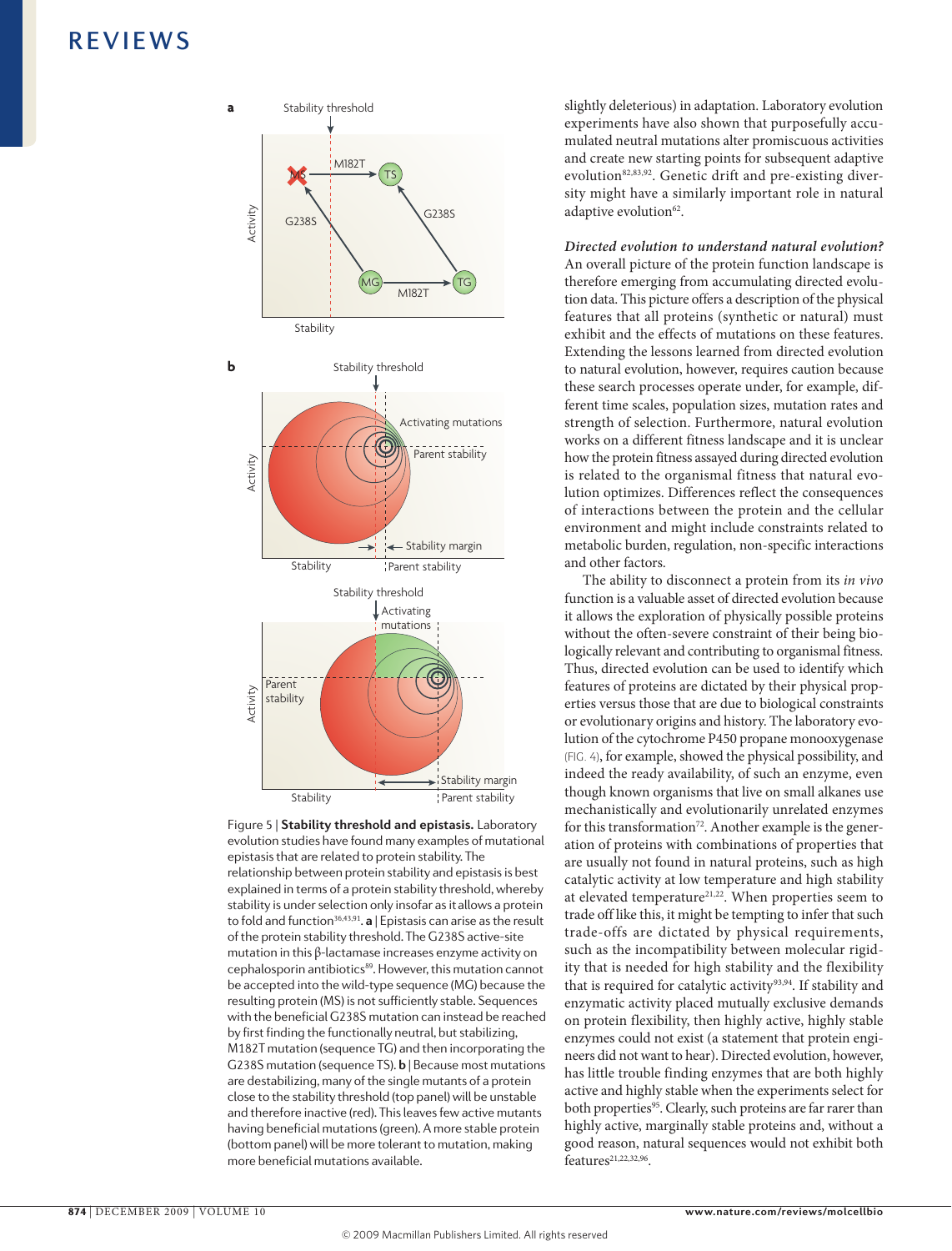### **Conclusions**

Despite the vast size of sequence space and the complex nature of protein function, the Darwinian algorithm of mutation and selection provides a powerful method to generate proteins with altered functions. This simple uphill walk on a fitness landscape in sequence space works because proteins are wonderfully evolvable and can adapt to new conditions or even take on new functions with only a few mutations.

In addition to providing useful proteins, directed evolution experiments have also taught us how proteins adapt and shed light on processes at work during natural evolution<sup>21,62,97</sup>. These experimental results allow us to look at sequence data in a functional context, providing a bridge between long-separated fields of evolutionary and molecular biology<sup>98</sup>. Directed evolution experiments have been used to address important evolutionary questions about the average effects of mutations, mechanisms of functional divergence, evolvability and evolutionary constraints<sup>11,85,96,99</sup>.

With the growing number of applications for engineered proteins, directed evolution will continue to be an important strategy for making proteins that are well adapted to new environments and new functions. More advanced high-throughput screens and higher quality sequence libraries will make the searches easier and will enable evolution to solve increasingly complex problems. Advances in our understanding of proteins can be incorporated into library design, and the rapidly decreasing cost of DNA synthesis will relieve many sequence construction constraints. Directed evolution will help teach us how biological systems adapt to changing demands; it might also help us to address some of today's most challenging problems of providing effective treatments for disease or producing fuels and chemicals from renewable resources.

1. Chen, K. & Arnold, F. H. Tuning the activity of an enzyme for unusual environments: sequential random mutagenesis of subtilisin E for catalysis in dimethylformamide. *Proc. Natl Acad. Sci. USA* **90**, 5618–5622 (1993).

**The first demonstration of directed evolution by**  successive rounds of mutagenesis and screening **a strategy now widely used to engineer enzymes.**

- 2. Reetz, M. T. Combinatorial and evolution-based methods in the creation of enantioselective catalysts. *Angew. Chem. Int. Ed. Engl.* **40**, 284–310 (2001).
- 3. Boder, E. T., Midelfort, K. S. & Wittrup, K. D. Directed evolution of antibody fragments with monovalent femtomolar antigen-binding affinity. *Proc. Natl Acad. Sci. USA* **97**, 10701–10705 (2000).
- 4. Campbell, R. E. *et al.* A monomeric red fluorescent protein. *Proc. Natl Acad. Sci. USA* **99**, 7877–7882 (2002).
- 5. Jiang, L. *et al. De novo* computational design of retro-aldol enzymes. *Science* **319**, 1387–1391 (2008).
- 6. Bolon, D. N. & Mayo, S. L. Enzyme-like proteins by computational design. *Proc. Natl Acad. Sci. USA* **98**, 14274–14279 (2001).
- 7. Rothlisberger, D. *et al.* Kemp elimination catalysts by computational enzyme design. *Nature* **453**, 190–195 (2008).

**This study shows how computational design and directed evolution can be combined to create and improve new functions.**<br>8. Tokuriki, N. & Tawfik, D. Protein dynamism and

- evolvability. *Science* **324**, 203 (2009).
- Shimotohno, A., Oue, S., Yano, T., Kuramitsu, S. & Kagamiyama, R. Demonstration of the importance and usefulness of manipulating non-active-site residues in protein design. *J. Biochem.* **129**, 943–948 (2001).
- 10. Spiller, B., Gershenson, A., Arnold, F. & Stevens, R. A structural view of evolutionary divergence. *Proc. Natl Acad. Sci. USA* **96**, 12305–12310 (1999).
- 11. Aharoni, A. *et al.* The 'evolvability' of promiscuous protein functions. *Nature Genetics* **37**, 73–76 (2005). **This work shows that enzymes with promiscuous activities that are improved in directed evolution tend to retain their native activities.**
- 12. Sarkar, I., Hauber, I., Hauber, J. & Buchholz, F. HIV-1 proviral DNA excision using an evolved recombinase. *Science* **316**, 1912–1915 (2007).
- 13. Fasan, R., Chen, M. M., Crook, N. C. & Arnold, F. H. Engineered alkane-hydroxylating cytochrome P450(BM3) exhibiting native-like catalytic properties. *Angew. Chem. Int. Ed. Engl.* **46**, 8414–8418 (2007). **An intermediate selective pressure (activity on octane) was used to direct the evolution of a P450 for high activity on propane — an activity which the original enzyme, a fatty acid hydroxylase, does not exhibit.**
- 14. Reetz, M. T., D Carballeira, J. & Vogel, A. Iterative saturation mutagenesis on the basis of B factors as a strategy for increasing protein thermostability. *Angew. Chem. Int. Ed. Engl.* **45**, 7745–7751 (2006).

#### **An alternative directed evolution strategy using structure information to focus mutations achieved a large increase in enzyme stability**.

- 15. Yoo, T. H., Link, A. J. & Tirrell, D. A. Evolution of a fluorinated green fluorescent protein. *Proc. Natl Acad. Sci. USA* **104**, 13887–13890 (2007).
- 16. Tsien, R. Constructing and exploiting the fluorescent protein paintbox (Nobel Lecture). *Angew. Chem. Int. Ed. Engl.* **48**, 5612–5626 (2009).
- Shaner, N. *et al.* Improved monomeric red, orange and yellow fluorescent proteins derived from *Discosoma* sp. red fluorescent protein. *Nature Biotech.* **22**, 1567–1572 (2004).
- 18. Yokobayashi, Y., Weiss, R. & Arnold, F. H. Directed evolution of a genetic circuit. *Proc. Natl Acad. Sci. USA* **99**, 16587–16591 (2002).
- Beaudry, A. A. & Joyce, G. F. Directed evolution of an RNA enzyme. *Science* **257**, 635–641 (1992).
- 20. Alper, H., Fischer, C., Nevoigt, E. & Stephanopoulos, G. Tuning genetic control through promoter engineering. *Proc. Natl Acad. Sci. USA* **102**, 12678–12683  $(2005)$
- 21. Arnold, F. H., Wintrode, P. L., Miyazaki, K. & Gershenson, A. How enzymes adapt: lessons from directed evolution. *Trends Biochem. Sci.* **26**, 100–106 (2001).
- 22. Wintrode, P. L. & Arnold, F. H. Temperature adaptation of enzymes: lessons from laboratory evolution. *Adv. Protein Chem.* **55**, 161–225 (2000).
- 23. Smith, J. M. Natural selection and the concept of a protein space. *Nature* **225**, 563–564 (1970). **A beautiful description of protein evolution as a walk through sequence space.**
- 24. Mandecki, W. The game of chess and searches in protein sequence space. *Trends Biotechnol.* **16**, 200–202 (1998).
- 25. Wright, S. Evolution in mendelian populations. *Genetics* **16**, 0097–0159 (1931).
- 26. Wolpert, D. H. & Macready, W. G. No free lunch theorems for optimization. *IEEE Trans. Evol. Comp.* **1**, 67–82 (1997).
- 27. Kauffman, S. A. & Weinberger, E. D. The NK model of rugged fitness landscapes and its application to maturation of the immune-response. *J. Theor. Biol.* **141**, 211–245 (1989).
- 28. Wagner, A. Robustness and evolvability: a paradox resolved. *Proc. Biol. Sci.* **275**, 91–100 (2008).
- 29. Bloom, J. D., Labthavikul, S. T., Otey, C. R. & Arnold, F. H. Protein stability promotes evolvability. *Proc. Natl Acad. Sci. USA* **103**, 5869–5874 (2006). **This work showed that excess stability provides increased mutational tolerance and allows greater room for adaptation in directed evolution.**
- 30. Keefe, A. D. & Szostak, J. W. Functional proteins from a random-sequence library. *Nature* **410**, 715–718 (2001).
- 31. Axe, D. D. Estimating the prevalence of protein sequences adopting functional enzyme folds. *J. Mol. Biol.* **341**, 1295–1315 (2004).
- 32. Taverna, D. M. & Goldstein, R. A. Why are proteins marginally stable? *Proteins* **46**, 105–109 (2002).
- 33. Govindarajan, S. & Goldstein, R. A. Evolution of model proteins on a foldability landscape. *Proteins* **29**, 461–466 (1997).
- 34. Xia, Y. & Levitt, M. Funnel-like organization in sequence space determines the distributions of protein stability and folding rate preferred by evolution. *Proteins* **55**, 107–114 (2004).
- 35. Taverna, D. M. & Goldstein, R. A. Why are proteins so robust to site mutations? *J. Mol. Biol.* **315**, 479–484 (2002).
- 36. Bloom, J. D. *et al.* Thermodynamic prediction of protein neutrality. *Proc. Natl Acad. Sci. USA* **102**, 606–611 (2005).
- 37. Guo, H. H., Choe, J. & Loeb, L. A. Protein tolerance to random amino acid change. *Proc. Natl Acad. Sci. USA* **101**, 9205–9210 (2004).
- 38. Arnold, F. H. Directed evolution: creating biocatalysts for the future. *Chem. Eng. Sci.* **51**, 5091–5102 (1996).
- 39. England, J. L. & Shakhnovich, E. I. Structural determinant of protein designability. *Phys. Rev. Lett.* **90**, 218101 (2003).
- 40. O'Loughlin, T. L., Patrick, W. M. & Matsumura, I. Natural history as a predictor of protein evolvability. *Protein Eng. Des. Sel.* **19**, 439–442 (2006).
- 41. Umeno, D., Tobias, A. V. & Arnold, F. H. Diversifying carotenoid biosynthetic pathways by directed evolution. *Microbiol. Mol. Biol. Rev.* **69**, 51–78 (2005).
- 42. Glasner, M. E., Gerlt, J. A. & Babbitt, P. C. Evolution of enzyme superfamilies. *Curr. Opin. Chem. Biol.* **10**, 492–497 (2006).
- 43. Bershtein, S., Segal, M., Bekerman, R., Tokuriki, N. & Tawfik, D. S. Robustness-epistasis link shapes the fitness landscape of a randomly drifting protein. *Nature* **444**, 929–932 (2006). **This study shows the role of protein stability in epistasis.**
- 44. Claren, J., Malisi, C., Hocker, B. & Sterner, R. Establishing wild-type levels of catalytic activity on natural and artificial (βα)<sub>8</sub>-barrel protein scaffolds. *Proc. Natl Acad. Sci. USA* **106**, 3704–3709 (2009).
- 45. Drummond, D. A., Iverson, B. L., Georgiou, G. & Arnold, F. H. Why high-error-rate random mutagenesis libraries are enriched in functional and improved proteins. *J. Mol. Biol.* **350**, 806–816 (2005).
- 46. Reetz, M. T., Bocola, M., Carballeira, J. D., Zha, D. X. & Vogel, A. Expanding the range of substrate acceptance of enzymes: combinatorial active-site saturation test. *Angew. Chem. Int. Ed. Engl.* **44**, 4192–4196 (2005).
- Treynor, T. P., Vizcarra, C. L., Nedelcu, D. & Mayo, S. L. Computationally designed libraries of fluorescent proteins evaluated by preservation and diversity of function. *Proc. Natl Acad. Sci. USA* **104**, 48–53 (2007).
- 48. Yoshikuni, Y., Ferrin, T. E. & Keasling, J. D. Designed divergent evolution of enzyme function. *Nature* **440**, 1078–1082 (2006).
- 49. You, L. & Arnold, F. Directed evolution of subtilisin E in *Bacillus subtilis* to enhance total activity in aqueous dimethylformamide. *Protein Eng.* **9**, 77–83 (1996).